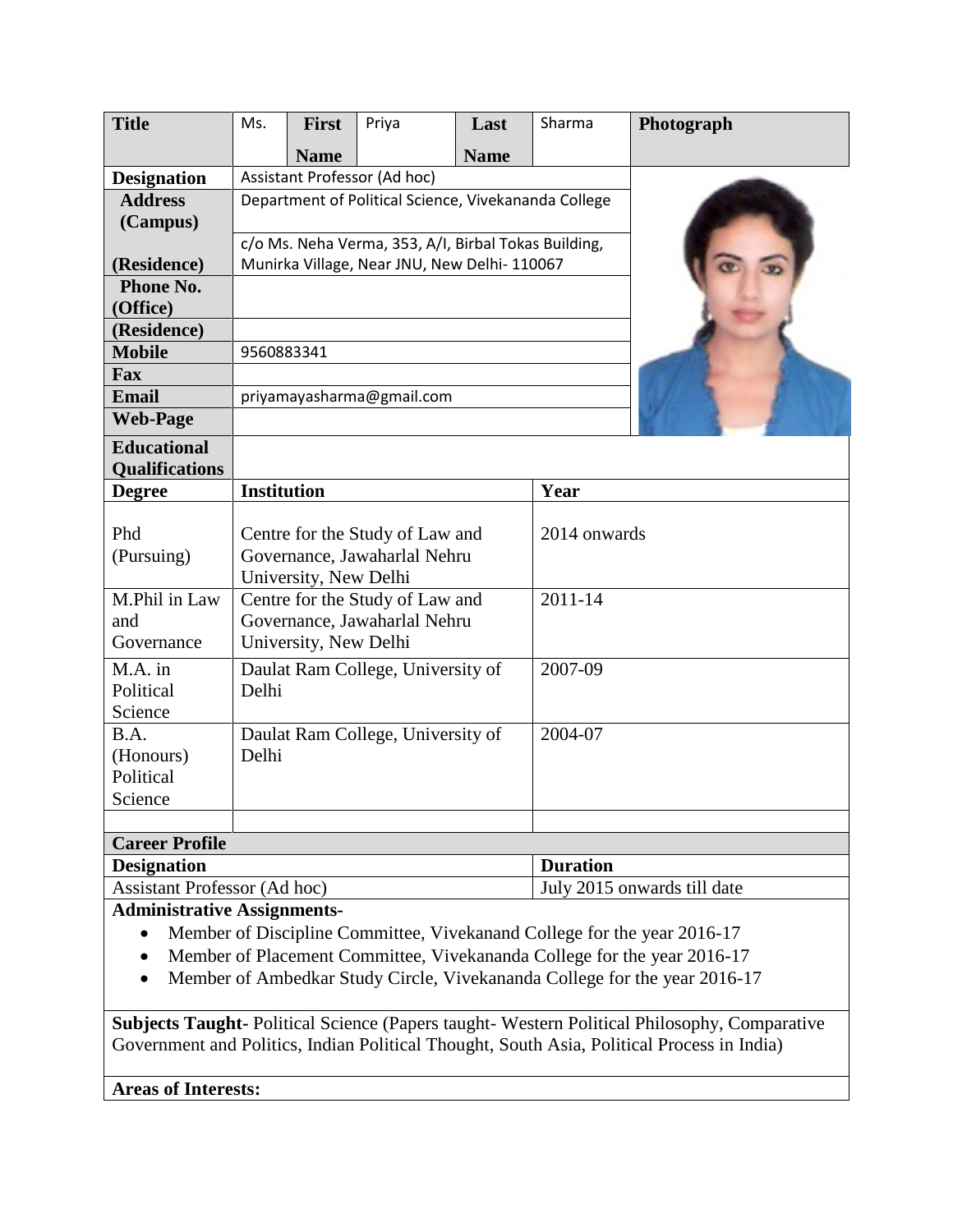- **1.** Environment, Water and Development Politics
- **2.** Media and Democracy
- **3.** Law and Governance

#### **Research Guidance:** Nil

#### **Publications profile:**

- *'Western Media and Indian Democracy: Polemics, Prejudice & Psychosis.'* Edited monograph published by India Policy Foundation, New Delhi, July 2014, ISBN No. 978-81-925223-8-8
- Newspaper article titled 'चनौती ु को अवसर बना देनेक� गुंजाइश' in *Rashtriya Sahara (Hastakshep)*, p. 2, 23rd January, 2016.

# **Conference organization/Presentations (in the last three years):**

- 1. Presented paper titled '*Politics of Water Resource Development in India: An Integral Perspective*' in National Seminar on Integral Humanism: A Response to Neo-Liberalism organized by India Policy Foundation in IIC, New Delhi, September 2014.
- 2. Presented paper titled '*Socio-Political Ecology of Indian Civil Administration and Governance*' in National Seminar on Crisis of Ethics, Accountability and Governance: Genesis, Growth and Governance organized by India Policy Foundation in IIPA, New Delhi, October 2014.
- 3. Presented paper titled '*A Critique of Planning Commission: Formation and Composition*' in National Seminar on New Avatar of Planning Commission: Structure and Process organized by India Policy Foundation in Constitution Club, New Delhi, November 2014.
- 4. Presented a paper titled *'On the Development-Environment Conundrum: Explaining the Political Economy of Ganga River Rejuvenation'* at a National Conference on Environmental Concerns of  $21<sup>st</sup>$  Century: Indian and Global Context organized by Zakir Husain Delhi College (Evening), University of Delhi in New Delhi on 21-22 March, 2016.
- 5. Presented a paper titled *'Make In India and Management of Waste: A Case for Sustainable Development'* at a National Conference on Make In India: Policies, Issues and Challenges organized by Zakir Husain Delhi College (Evening), University of Delhi in New Delhi on 29-30 March, 2016.
- 6. Presented a paper titled *'Digging the Black Gold: Can Waste be a Driver of Youth Entrepreneurship in India?'* at an International Conference on Innovating Education,